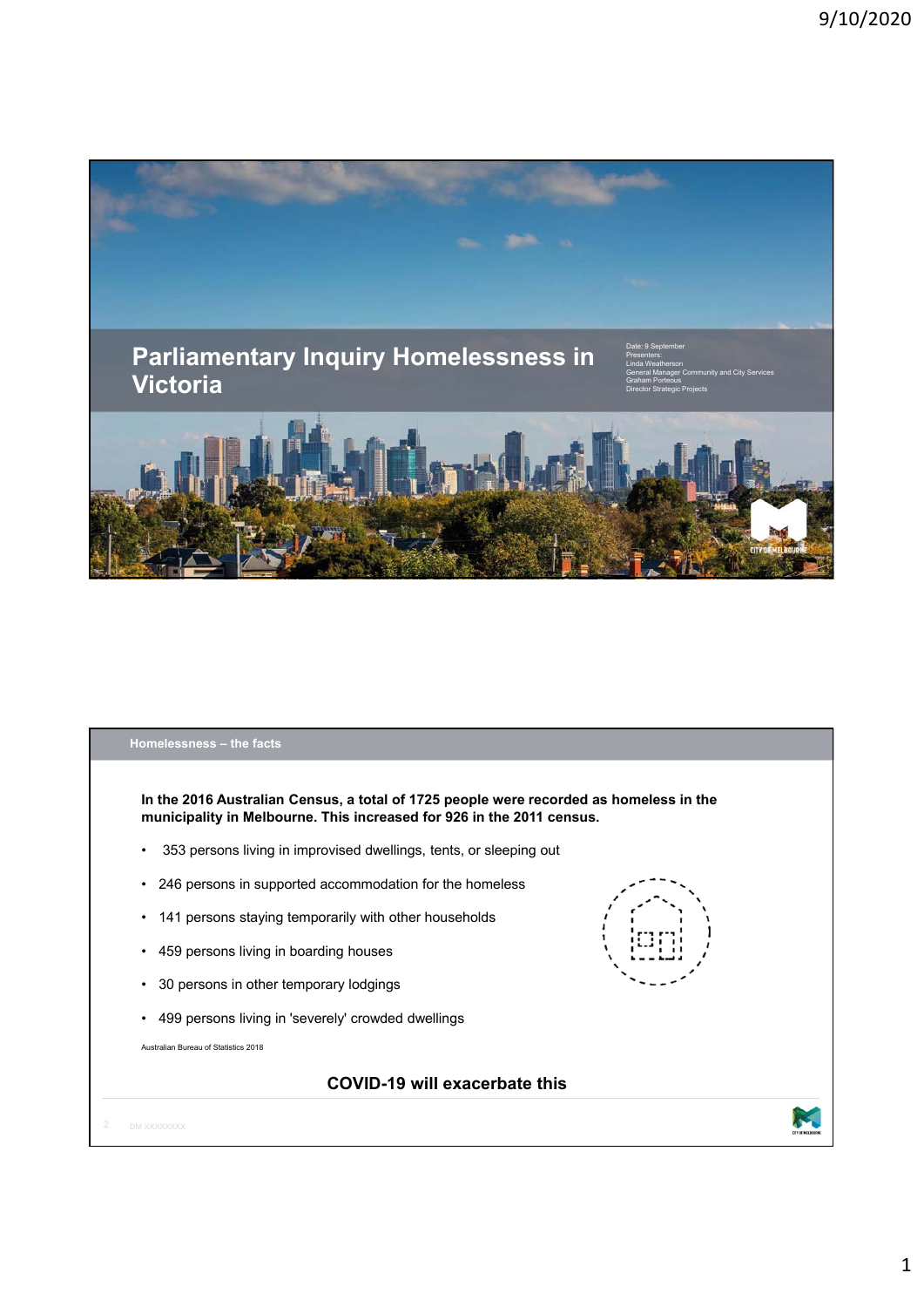

| City of Melbourne's - our approach                                                                                                                                         |                               |                          |                |
|----------------------------------------------------------------------------------------------------------------------------------------------------------------------------|-------------------------------|--------------------------|----------------|
| CoM is working to reduce homelessness and rough sleeping, but we can't do it alone                                                                                         |                               |                          |                |
| A coordinated response across government, the private sector, philanthropy, community housing sector,<br>homelessness agencies and the community more broadly is critical. |                               |                          |                |
| all levels of<br>government                                                                                                                                                | п                             |                          | private sector |
| specialised government<br>agencies                                                                                                                                         | Social and affordable housing |                          | philanthropy   |
|                                                                                                                                                                            | homelessness agencies         | community housing sector |                |
| DM XXXXXXXX                                                                                                                                                                |                               |                          |                |

## 2